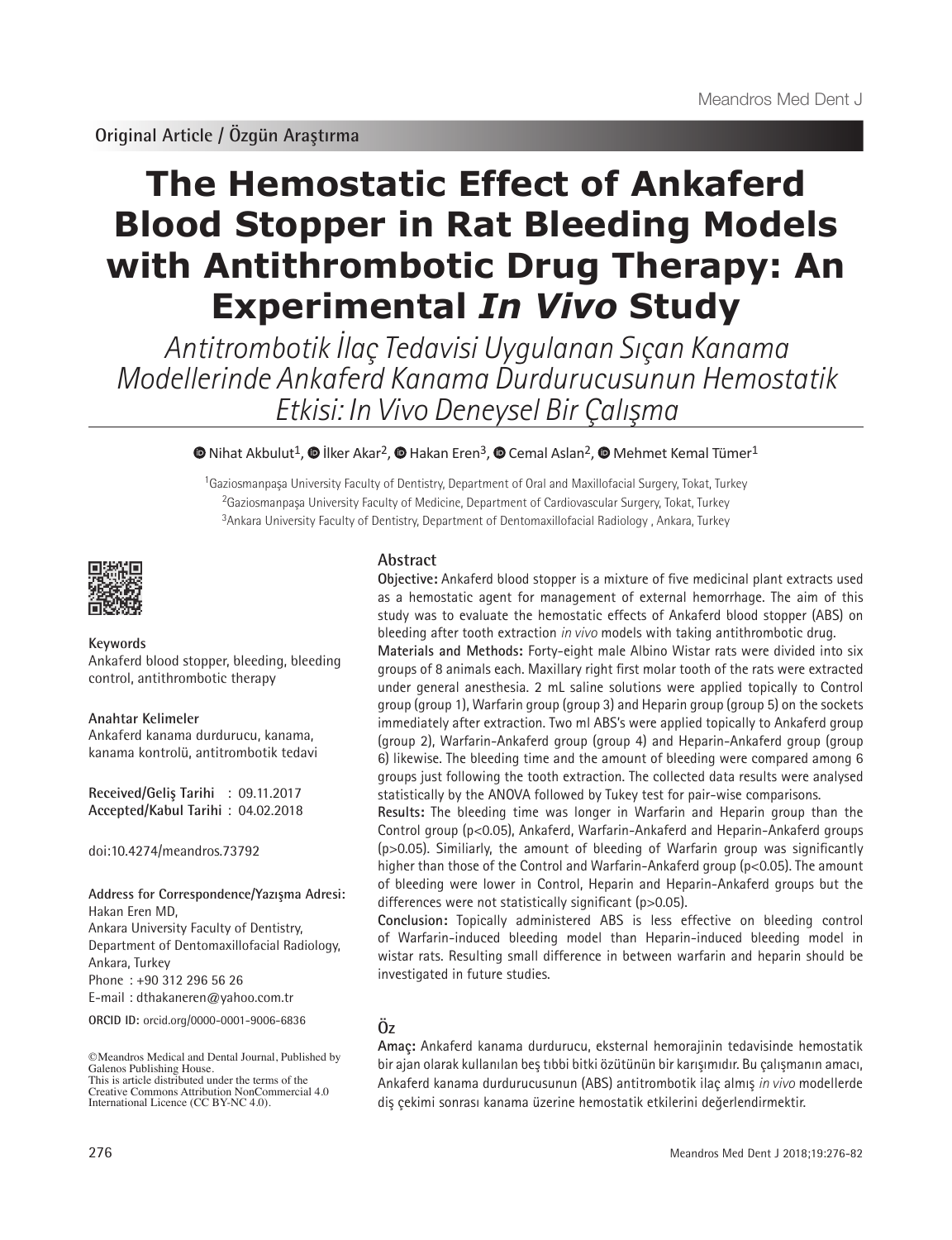**Gereç ve Yöntemler:** Kırk sekiz erkek Albino Wistar sıçan, her biri 8 hayvandan oluşan altı gruba ayrıldı. Sıçanların sağ üst birinci molar dişleri genel anestezi altında çekildi. Ekstraksiyon işleminden hemen sonra soketler üzerinde kontrol (grup 1), Varfarin (grup 3) ve Heparin (grup 5) gruplarına 2 mL salin solüsyonları topikal olarak uygulandı. Ankaferd (grup 2), Warfarin-Ankaferd (grup 4) ve Heparin-Ankaferd (grup 6) gruplarına ise benzer şekilde 2 mL ABS uygulandı. Diş ekstraksiyonunu takiben 6 grupta kanama zamanı ve kanama miktarı karşılaştırıldı. Toplanan veri sonuçları, önce ANOVA ile ardından ikili karşılaştırmalar için Tukey testi ile istatistiksel olarak analiz edildi.

**Bulgular:** Kanama zamanı, Varfarin ve Heparin grubunda Kontrol grubu (p<0,05) ile Ankaferd, Varfarin-Ankaferd ve Heparin-Ankaferd gruplarına göre (p>0,05) daha uzun bulundu. Benzer şekilde, Varfarin grubunda kanama miktarı Kontrol ve Varfarin-Ankaferd grubuna göre anlamlı derecede yüksekti (p<0,05). Kanama miktarı Kontrol, Heparin ve Heparin-Ankaferd gruplarında daha düşüktü, ancak fark istatistiksel olarak anlamlı değildi (p>0,05).

**Sonuç:** Topikal olarak uygulanan ABS, wistar sıçanlarda, varfarin kaynaklı kanama modelinin kanama kontrolü üzerinde heparin kaynaklı kanama modeline göre daha az etkilidir. Varfarin ve heparin arasında oluşan küçük fark ilerideki çalışmalarda araştırılmalıdır.

## **Introduction**

Bleeding is a common challenging problem especially in patients who take an anticoagulant or antiaggregant treatment (i.e., patients with clotting disorders). Severe bleeding can be a life-threatening condition and should be managed effectively in a variety of ways including mechanic sponge pressing on the bleeding area; vessel ligation; applying chemical or electro-cauterization and cryotherapy; using topical haemostatic or vasoconstrictor agents and etc (1-4). Various haemostatic agents have been investigated for their role in haemostasis for decades  $(2.4)$ .

As a commonly used blood stopper agent in our country, Ankaferd blood stopper [ABS (Ankaferd Health Products Ltd., İstanbul, Turkey)] is a traditional folk medicinal plant extract that has been approved in the management of cutaneous, dental and postoperative external bleeding. In addition, it has been reported that ABS had bacteriostatic effects on gram positive and gram negative bacterial flora and induced wound healing (3,5-13). Safety, efficacy, sterility and nontoxicity of the product have been shown (http://www.ankaferd.com) (4).

ABS is a unique mixture of five plant extracts (*Thymus vulgaris, Glycyrrhiza glabra, Vitis vinifera, Alpinia officinarum and Urtica dioica*) (2,3,5,6,10,14). One of the noteworthy studies on this topic has revealed that use of ABS caused the rapid formation of protein network within the serum and plasma (5).

The mechanism of the haemostatic action for ABS is the formation of an encapsulated protein network for vital physiological erythrocyte aggregation. This protein network formation with blood cells, particularly erythrocytes, covers the primary and

secondary haemostatic system without independently acting on coagulation factors and platelets (5,6). Other than haemostatic effect, Mihmanli et al. (13) has reported a proliferative effect of ABS on human leukocytes.

In the light of the above-mentioned data, this study aimed to investigate the *in-vivo* haemostatic effect of ABS on warfarin-induced and heparin-induced bleeding model in rats.

## **Materials and Methods**

The study protocol and experimental design were in accordance with the European Community Council Directive of November 24, 1986 (86/609/EEC) and were approved by the institutional review board and Animal Ethics Committee of Gaziosmanpaşa University Faculty of Medicine (approval number: 51879863-42).

## **Ankaferd Blood Stopper**®

ABS (Ankaferd Health Products Ltd., İstanbul, Turkey) products are available as a liquid (solution), spray or in a dressing (tampon) forms that contain a standardized mixture of 5 medicinal plant extracts. The liquid form of ABS was used in the study and it includes active ingredients as follows:

0.16 mg of dried leaf of Vitis vinifera, 0.12 mg of dried root of Urtica dioica, 0.14 mg of dried leaf of Alpinia officinarum, 0.18 mg of dried leaf of Glycyrrhiza glabra, and 0.10 mg of dried leaf of *Thymus vulgaris* (1).

## **Animals**

Forty-eight male Wistar rats, with an average weight of 270-320 g, were used in this study. They were housed in specially designed wire cages and maintained on a 12 h-12 h light-dark cycle with a constant room temperature of 23 °C. Rats were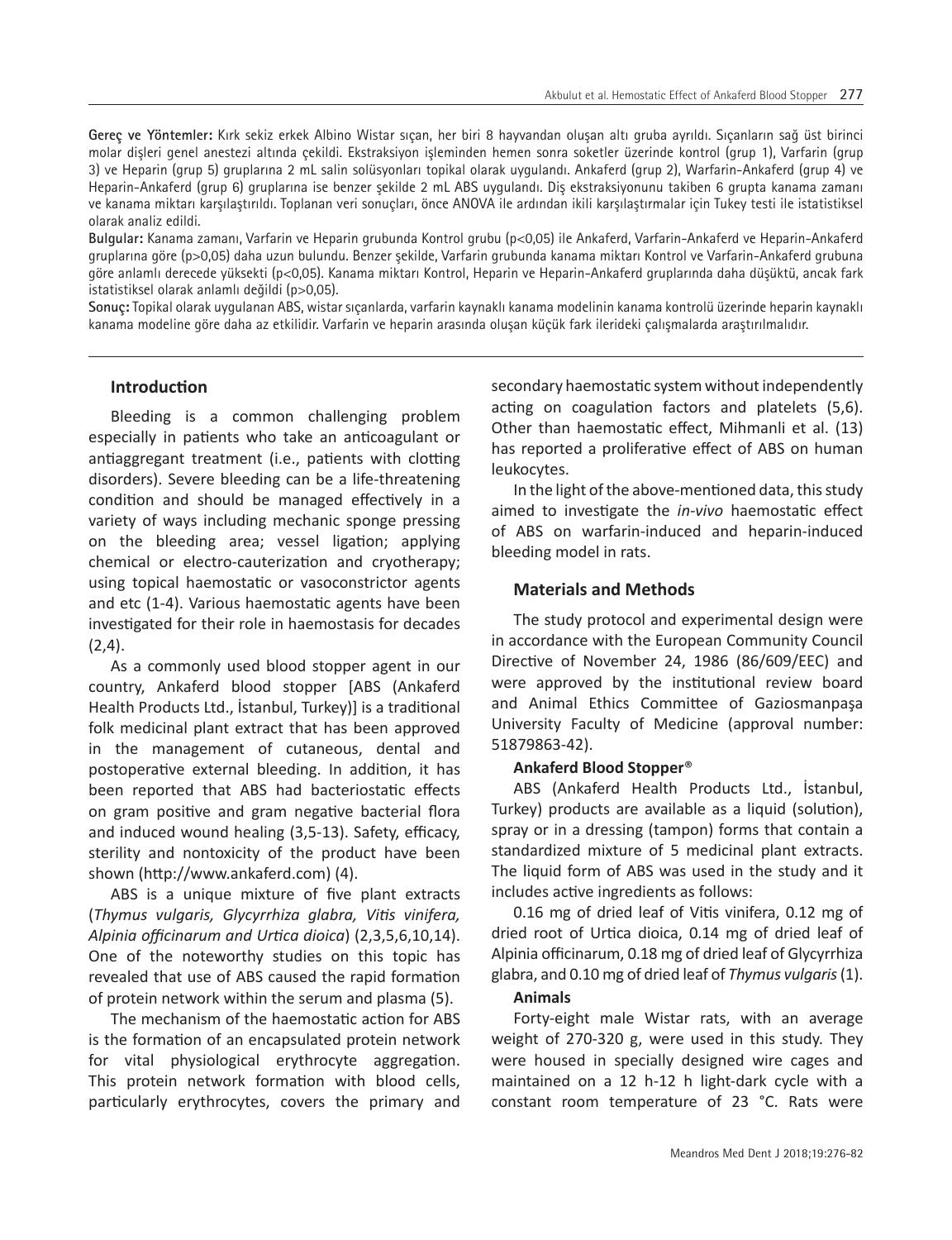allowed access to water and standard rodent diet ad libitum. All procedure was performed by the same specialist who authorized to animal experiments.

### **Experimental Design**

Because of the limitations of ethics committee on the number of rats, they were not determined by using power analysis. So, 48 male Wistar rats were selected by the directions of Animal Ethics Committee of University and randomly divided into six groups of 8 animals each. The six groups were as follows:

- 1. Control group (group 1) rats had no pretreatment with any drug.
- 2. Ankaferd group (group 2) rats had no pretreatment with any drug.
- 3. Warfarin group (group 3) rats had pretreated with warfarin dissolved in saline (2 mg/kg) orally by a feeding catheter custom-made of silver for 3 consecutive days before experiment.
- 4. Warfarin-Ankaferd group (group 4) rats had pretreated with warfarin dissolved in saline (2 mg/ kg) orally by a feeding catheter custom-made of silver for 3 consecutive days before the experiment.
- 5. Heparin group (group 5) rats were given an equal volume (0.25 mL) of standard heparin sodium (640 IU/kg) intraperitoneally 3 times a day for 3 consecutive days before the experiment.
- 6. Heparin-Ankaferd group (group 6) rats were given an equal volume (0.25 mL) of standard heparin sodium (640 IU/kg) intraperitoneally 3 times a day for 3 consecutive days before the experiment.

The maxillary right first molars were extracted under general anaesthesia (Alfamine 10%, Ege-Vet and Rompún®, Bayer HealthCare AG cocktail) using dental instruments (Figure 1). The extraction comprised fiberotomy, luxation, and tooth removal.

The surgical wounds were left for secondary healing. Two ml of saline solution was applied to the each empty tooth sockets in group 1, 3 and 5 immediately after the extraction. Two mL of ABS was applied to the extraction sockets in group 2, 4 and 6 (Figure 1) immediately after the extraction.

The animal number in each group was determined according to literature (11,14) knowledge and local ethic committee advice.

## **Bleeding Time Assay**

The bleeding time was measured with a chronometer and the amount of bleeding was measured with a milligram sensitive scale in all 6 groups just started following the tooth extraction. Bleeding time was detected as the time passed after the start of bleeding just following the tooth extraction to cessation of bleeding. Bleeding times were recorded by a single specialist with using a chronometer.

#### **Amount of Bleeding Assay**

The amount of bleeding was measured by means of a cotton wool roll. Each cotton roll was weighed before the procedure on a 0.1-g accurate scale by an investigator blinded to the treatment. Immediately after the extraction, cotton roll was inserted to the socket area and when the roll was filled with blood it is removed and weighed again. This process was carried on until the bleeding stopped. The difference in weight was considered as the amount of bleeding.

## **Statistical Analysis**

The collected data results were analysed and also compared among 6 groups statistically by the ANOVA followed by Tukey test for pair-wise comparisons. P values less than 0.05 were considered as statistically significant.



**Figure 1.** Figure shows the bleeding of rat models which ABS was applied topically; (a) extraction of upper first molar under general anaesthesia using dental instruments, (b) ready-to-use abs solution in dental injector, (c) 2 mL of ABS and saline solutions were applied to the extraction sockets ABS: Ankaferd blood stopper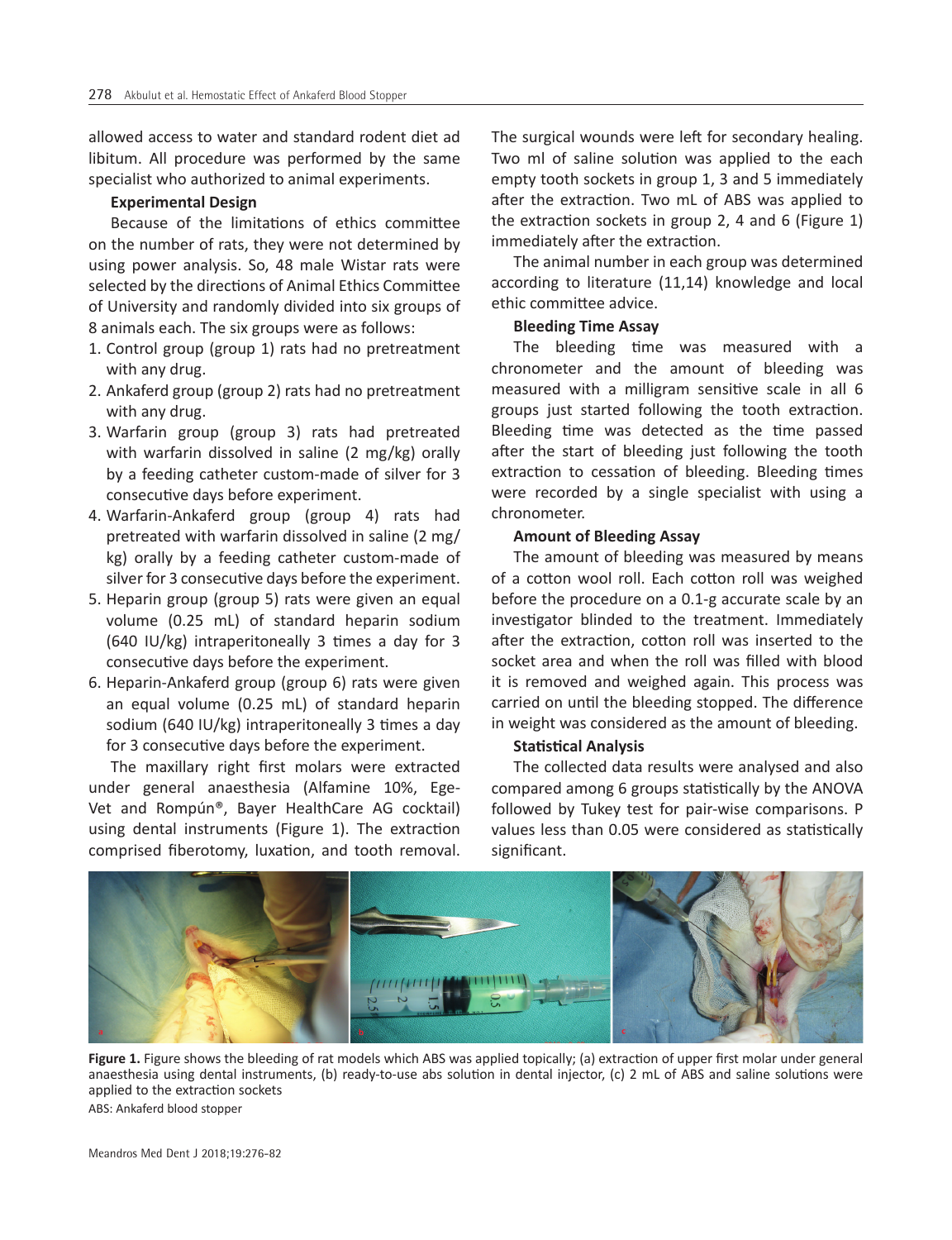## **Results**

There were not any complications observed during the study period and surgical procedure.

## **Bleeding Time**

The mean bleeding time values of all groups were shown in the Table 1. The most prolonged bleeding time was observed in the warfarin group as 47.50 seconds and the shortest bleeding time was observed in Ankaferd Group as 2.87 seconds. Besides, there were not any statistical differences between Ankaferd and Control groups. Regarding the bleeding time, there was no statistically significant difference between warfarin and heparin groups (p>0.05). In the Warfarin and Heparin groups, the bleeding time was higher than those of the control and Ankaferd groups and the difference was statistically significant (p<0.05). The results showed that ABS administration decreased the bleeding time in both Warfarin-Ankaferd and Heparin-Ankaferd groups, but Ankaferd alone achieved no statistically significant difference when compared with control group (Table 1). The bleeding time of Heparin group was higher than those of the Heparin-Ankaferd, and Warfarin-Ankaferd groups (p<0.05).

Although the bleeding time was shortest in the Ankaferd group, there were no statistically significant differences among control, Ankaferd and Heparin-Ankaferd groups (p>0.05).

## **Amount of Bleeding**

The amount of bleeding was highest in the Warfarin group as 0.041 grs, and this result was statistically significant when compared with Control and Ankaferd groups (p<0.05) (Table 1). There were no statistically significant differences among the Control, Ankaferd, Warfarin-Ankaferd, Heparin and HeparinAnkaferd groups (p>0.05). However, when the results of Warfarin-Ankaferd, Heparin and Heparin-Ankaferd groups were compared with Warfarin group, there were statistically significant differences between them (p<0.05).

Warfarin group came first when both bleeding time and amount of bleeding results of all groups were taken into account.

## **Discussion**

Purpose of the present study was to evaluate the haemostatic effect of ABS on warfarin and heparininduced rat bleeding models. Rat bleeding model is a well-known study model for bleeding control studies. Besides, tooth extraction model was used in order to induce bleeding. Tooth extraction causes bleeding, and bleeding normally stops in a few seconds without intervention in rats. In fact, ABS use in not-drugged rats is not essential for bleeding control but it was necessary to compare the amount and time of the bleeding in this study. Tooth extraction was selected for ABS bleeding models due to frequency of its practice in dental surgery area.

Two distinct anticoagulant drugs were utilized to investigate the haemostatic effects of ABS, warfarin and heparin. It is well-known that these drugs, especially warfarin, cause an enormous bleeding in tooth extraction sockets (15). Warfarin is the most commonly prescribed oral anticoagulant in humans especially who require dental extractions (15,16). Considering dental extractions, patients who take warfarin medication for prevention of cardiovascular thrombosis are at an increased risk of perioperative thromboembolism if the medication is interrupted but there is also a possible increased risk of bleeding

| Table 1. The comparison of the bleeding time and the amount of bleeding in between each group                                                                                                                                                                              |                   |                   |                                  |                                |                                |                  |
|----------------------------------------------------------------------------------------------------------------------------------------------------------------------------------------------------------------------------------------------------------------------------|-------------------|-------------------|----------------------------------|--------------------------------|--------------------------------|------------------|
| <b>Groups</b>                                                                                                                                                                                                                                                              | <b>Control</b>    | <b>Ankaferd</b>   | <b>Warfarin</b>                  | Warfarin-<br>Ankaferd          | Heparin                        | Heparin-Ankaferd |
| <b>Bleeding</b><br>time<br>(second; sc)                                                                                                                                                                                                                                    | $14.87 \pm 5.13$  | $2.87 \pm 2.10$   | $47.50 \pm 13.37$ <sup>a,b</sup> | $18.62 \pm 12.59^{b,c}$        | 40.50±10.14 <sup>a,b,d,e</sup> | $9.00 + 4.40$    |
| Amount of<br>bleeding<br>(gram; gr)                                                                                                                                                                                                                                        | $0.007 \pm 0.005$ | $0.001 \pm 0.003$ | $0.041 \pm 0.036$ <sub>a,b</sub> | $0.009 \pm 0.018$ <sup>c</sup> | $0.015 \pm 0.007$ <sup>c</sup> | $00\pm00^\circ$  |
| <sup>a</sup> p<0.05 differences compared to Control, <sup>b</sup> p<0.05 differences compared to Ankaferd, <sup>c</sup> p<0.05 differences compared to Warfarin, <sup>d</sup> p<0.05 differences<br>compared to Warfarin-Ankaferd, °p<0.05 differences compared to Heparin |                   |                   |                                  |                                |                                |                  |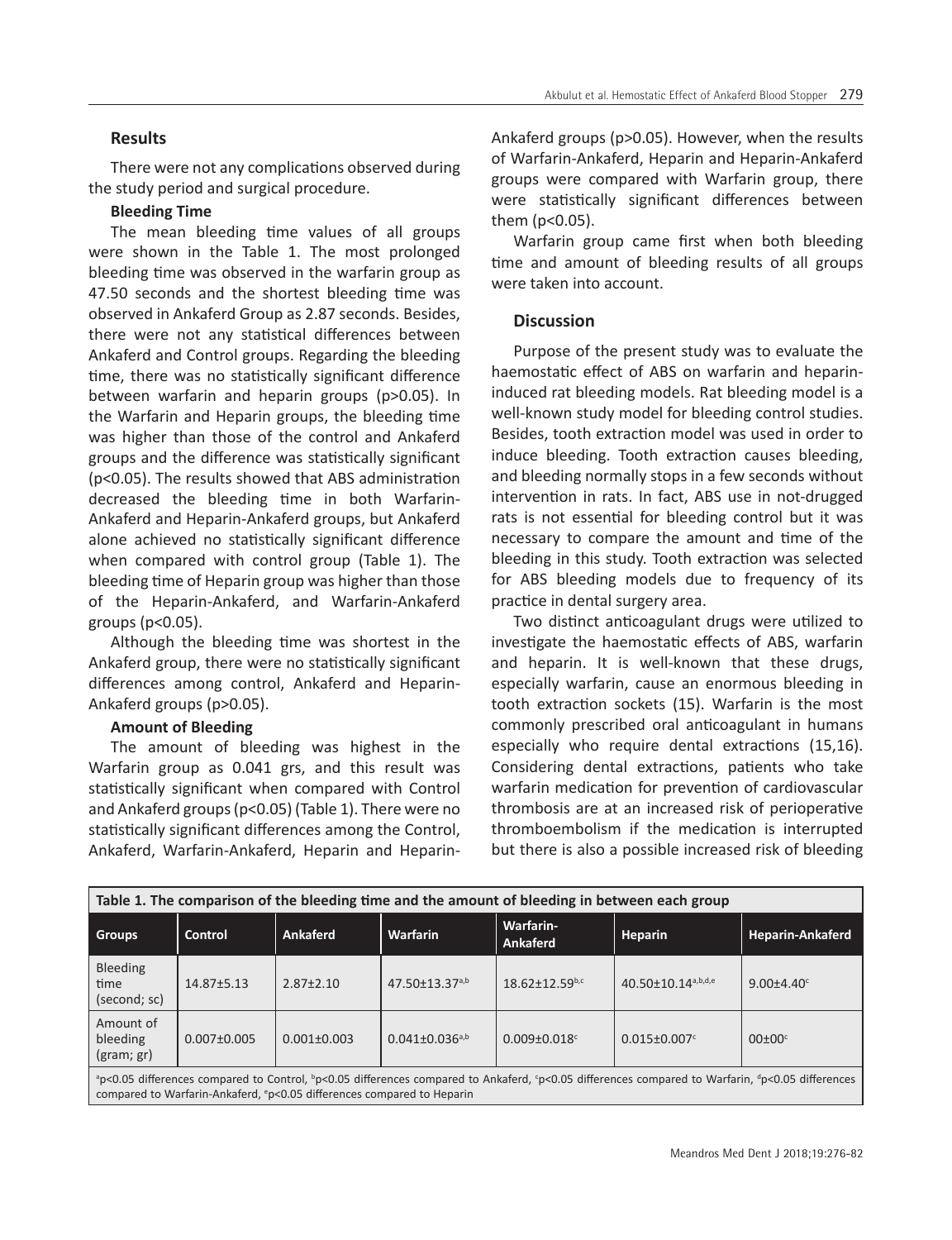if the medication is continued (15). Heparin has also similar status of its use. It is usually used by parenteral route (16).

The main indication for using anticoagulant therapy such as warfarin, heparin, low molecular weight heparins and etc. is to prevent or manage for arterial and venous thrombosis (7,16). The use of such anticoagulant agents alters the coagulation cascade in the body (1,16). One of the most important factors in coagulation is the vitamin K. Warfarin is one of the most common used vitamin K antagonist agent and it is quickly adsorbed and well tolerated by oral route. The anticoagulant effect of warfarin is slowly established but has a relatively prolonged effect, through a half-life of at least 48 hours (14,16). Heparin has some different effects on the coagulation but also activates anti-thrombin and other proteases involved in the blood clotting system that causes coagulation problems (1). The results of the present study showed that warfarin and heparin, as anticoagulant drugs, caused an important increase on bleeding time. ABS administration normalized the increase and stopped the bleeding as well. According to results of study, these anticoagulant drugs also increased the amount of the bleeding.

According to previous studies, oral surgical and clinical approach to the patients who take anticoagulant medication made it necessary to stop the anticoagulant treatment for several days or reduce the dose of anticoagulant drug for preventing severe life-threatening hemorrhage (7). But, currently, this radical approach for the treatment of patients undergoing anticoagulant therapy were replaced to an approach that advises to perform the oral surgical procedures without any intervention of anticoagulant treatment but with attention on the local bleeding control methods (7). Therefore, ABS was used as a local haemostatic agent to control warfarin and heparin-induced bleeding in present study. As a result, bleeding control was achieved by using ABS in rats which have been receiving either of these anticoagulant drugs or not.

Ankaferd blood stopper is a unique standardized herbal mixture being used as a haemostatic agent in Turkey for many years. The exact mechanism of ABS is yet unknown but there is a growing body of evidence on the efficacy of ABS on homeostasis (1,35,7,8,10-12,14). Additionally, it was found that ABS shortened the bleeding time in the rats receiving and not receiving anti-coagulant therapy both. Meric Teker et al. (17) reported that ABS-induced formation of the protein network affected the physiological haemostatic process without affecting any individual clotting factor. The present study also supports this literature knowledge.

Similar to the present results, Cipil et al. (14) reported that the bleeding time was reduced to 44% with ABS use in animals pretreated with warfarin. Sacco et al. (16) also demonstrated that ABS had a haemostatic effect on the cut tails of rats alone or in the presence of heparin or aspirin medication. Iynen et al. (1) showed that ABS irrigation effectively prevented nasal bleeding in rats pretreated with heparin sodium. Meric Teker et al. (17) reported the ABS as an effective, safe, quick, and easy-to-use alternative to the phenylephrine in patients with anterior epistaxis. But, they also revealed secondary haemorrhage in a few patients with using ABS. Iynen et al. (1) reported that ABS successfully shortened the haemostasis time and decreased the bleeding volume.

Warfarin and heparin have different biochemical anti-haemostatic actions on coagulation cascade mentioned in the literature (1,16). In contrast, the previous results have some contradictions. ABS does not affect the entire blood clotting system including coagulations factors (7,14,18-21). But, heparin and warfarin affect entire clotting system with various different ways (14). ABS has a different level of action on both anti-haemostatic agents.

The present study revealed that ABS more effective on heparin experiment models than warfarin without statistically significance. In addition the previous result of the present study, ABS should be used on warfarin models as a local haemostatic agent due to statistically significance between Warfarin group, Control group, and Warfarin-Ankaferd group in terms of bleeding time and amounts (p<0.05). Similarly, these previous results valid on heparin including groups (p<0.05).

#### **Study Limitations**

The present study had a limitation as international normalization ratio (INR) test was not used for standardization of anti-coagulation level of blood. According to the literature, Clinicians should attempt to identify contributing factors for prolonged non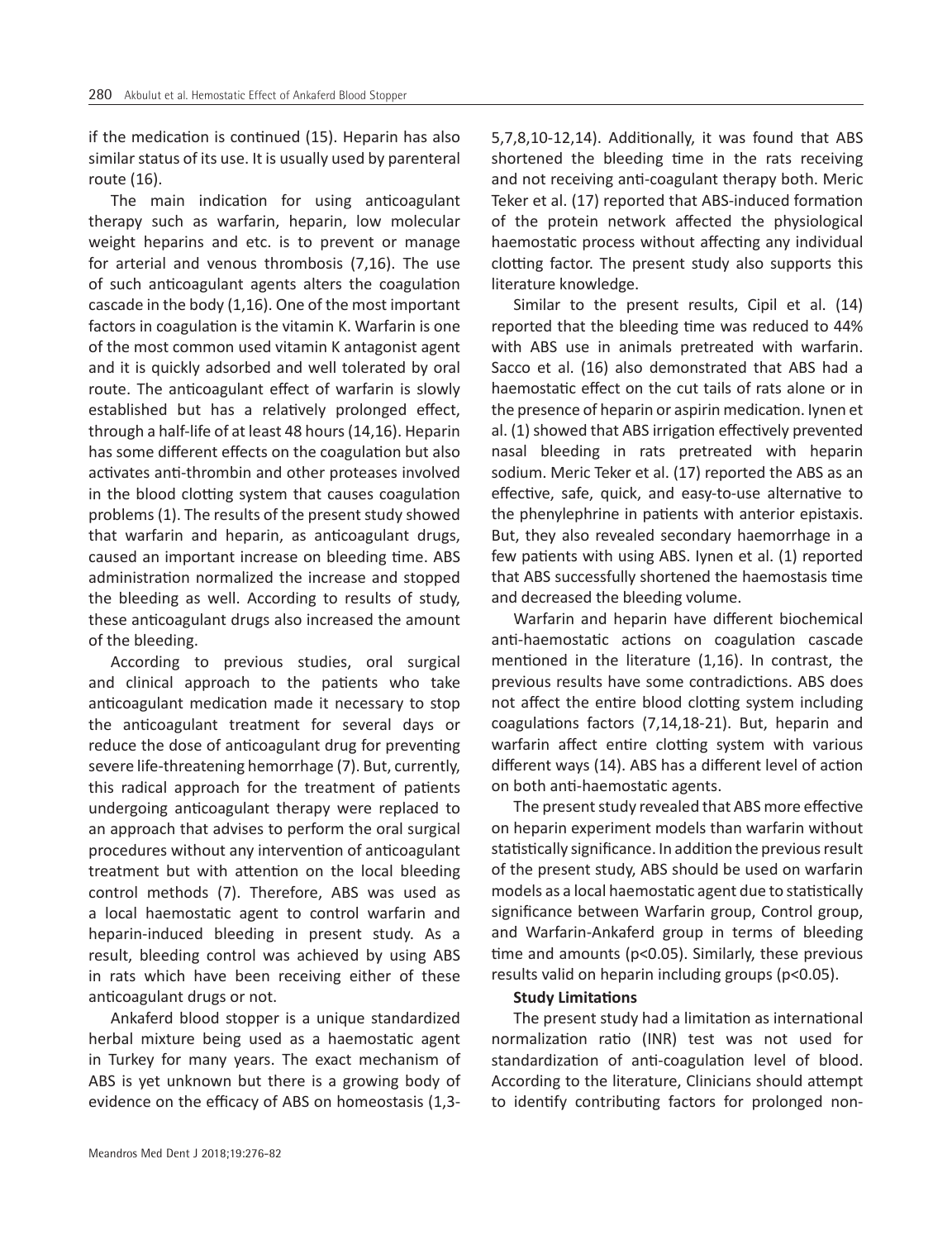therapeutic INR. So, the risk of coagulation can be minimized, as well as costs of hospital stay and laboratory exams can be reduced (22). It is important to achieve the therapeutic levels of INR in the patients treated by anticoagulants (23).

## **Conclusion**

The results of the present study concluded that topically administered ABS to empty tooth sockets immediately after the extraction is effective for homeostasis in warfarin and heparin-induced bleeding in rats. But, efficiency of ABS over warfarininduced and heparin-induced bleeding patterns and whether if it affects in the same way or not, should be investigated in further studies. Also, the exact mechanism of ABS over haemostasis and the necessity of this agent in clinic use should be investigated in the future studies.

## **Ethics**

**Ethics Committee Approval:** Animal Ethics Committee of Gaziosmanpaşa University Faculty of Medicine (approval number: 51879863-42).

**Informed Consent:** It was not taken.

**Peer-review:** Externally peer-reviewed.

## **Authorship Contributions**

Surgical and Medical Practices: N.A., İ.A., M.K.T., Concept: N.A., İ.A., Design: N.A., C.A., Data Collection or Processing: N.A., H.E., M.K.T., C.A., Analysis or Interpretation: N.A., H.E., Literature Search: N.A., İ.A., H.E., Writing: N.A., H.E.

**Conflict of Interest:** No conflict of interest was declared by the authors.

**Financial Disclosure:** The authors declared that this study received no financial support.

## **References**

- 1. Iynen I, Sogut O, Kose R. The efficacy of Ankaferd Blood Stopper in heparin-induced hemostatic abnormality in a rat epistaxis model. Otolaryngol Head Neck Surg 2011; 145: 840-4.
- 2. Işler SC, Demircan S, Cakarer S, Cebi Z, Keskin C, Soluk M, et al. Effects of folk medicinal plant extract Ankaferd Blood Stopper on early bone healing. J Appl Oral Sci 2010; 18: 409-14.
- 3. Leblebisatan G, Bay A, Karakus SC, Kekilli M, Haznedaroglu IC. Topical Ankaferd hemostat application for the management of oral cavity bleedings in children with hemorrhagic diathesis. Blood Coagul Fibrinolysis 2012; 23: 494-7.
- 4. Tokgöz H, Karakaya K, Hanci V, Abduşoğlu M, Erol B, Türksoy O, et al. Protective value of a folkloric medicinal plant extract against

mortality and hemorrhage in a life-threatening renal trauma model. Urology 2010; 75: 1515.e9-14.

- 5. Uçar Albayrak C, Caliskan U, Haznedaroglu IC, Goker H. Haemostatic actions of the folkloric medicinal plant extract Ankaferd Blood Stopper. J Int Med Res 2008; 36: 1447-8.
- 6. Kosar A, Tezel C, Orki A, Kiral H, Arman B. Bronchogenic cysts of the lung: report of 29 cases. Heart Lung Circ 2009; 18: 214-8.
- 7. Çakarer S, Eyüpoğlu E, Günes ÇÖ, Küseoğlu BG, Berberoğlu HK, Keskin C. Evaluation of the hemostatic effects of Ankaferd blood stopper during dental extractions in patients on antithrombotic therapy. Clin Appl Thromb Hemost 2013; 19: 96-9.
- 8. Uz B, Guven GS, Isik A, Kuyumcu ME, Bektas O, Eliacik E, et al. Long-term sustained hemorrhage due to bone marrow biopsy successfully treated with topical ankaferd hemostat in a bleeding-prone patient with secondary amyloidosis. Clin Appl Thromb Hemost 2013; 19: 338-40.
- 9. Huri E1, Haznedaroglu IC, Akgul T, Astarci M, Ustun H, Germiyanoulu C. Biphasic effects of ankaferd blood stopper on renal tubular apoptosis in the rat partial nephrectomy model representing distinct levels of hemorrhage. Saudi Med J 2010; 31: 864-8.
- 10. Kalayci MU, Soylu A, Eroglu HE, Kubilay D, Sancak B, Ugurluoglu C, et al. Effect of ankaferd blood stopper on hemostasis and histopathological score in experimental liver injury. Bratisl Lek Listy 2010; 111: 183-8.
- 11. Kilic O1, Gonen M, Acar K, Yurdakul T, Avunduk MC, Esen HH, et al. Haemostatic role and histopathological effects of a new haemostatic agent in a rat bladder haemorrhage model: an experimental trial. BJU Int 2010; 105: 1722-5.
- 12. Turhan N1, Bilgili H, Captug O, Kurt M, Shorbagi A, Beyazit Y, et al. Evaluation of a haemostatic agent in rabbits. Afr J Tradit Complement Altern Med 2011; 8: 61-5.
- 13. Mihmanli A, Ulker Z, Alpsoy L, Ezirganli S. Evaluation of cytotoxicity of a new hemostatic agent Ankaferd Blood Stopper® using different assays. Hum Exp Toxicol 2012; 31: 780-7.
- 14. Cipil HS, Kosar A, Kaya A, Uz B, Haznedaroglu IC, Goker H, et al. In vivo hemostatic effect of the medicinal plant extract Ankaferd Blood Stopper in rats pretreated with warfarin. Clin Appl Thromb Hemost 2009; 15: 270-6.
- 15. Evans IL, Sayers MS, Gibbons AJ, Price G, Snooks H, Sugar AW. Can warfarin be continued during dental extraction? Results of a randomized controlled trial. Br J Oral Maxillofac Surg 2002; 40: 248-52.
- 16. Sacco R, Sacco M, Carpenedo M, Mannucci PM. Oral surgery in patients on oral anticoagulant therapy: a randomized comparison of different intensity targets. Oral Surg Oral Med Oral Pathol Oral Radiol Endod 2007; 104: 18-21.
- 17. Meric Teker A, Korkut AY, Kahya V, Gedikli O. Prospective, randomized, controlled clinical trial of Ankaferd Blood Stopper in patients with acute anterior epistaxis. Eur Arch Otorhinolaryngol 2010; 267: 1377-81.
- 18. Kandemir O, Buyukates M, Kandemir NO, Aktunc E, Gul AE, Gul S, et al. Demonstration of the histopathological and